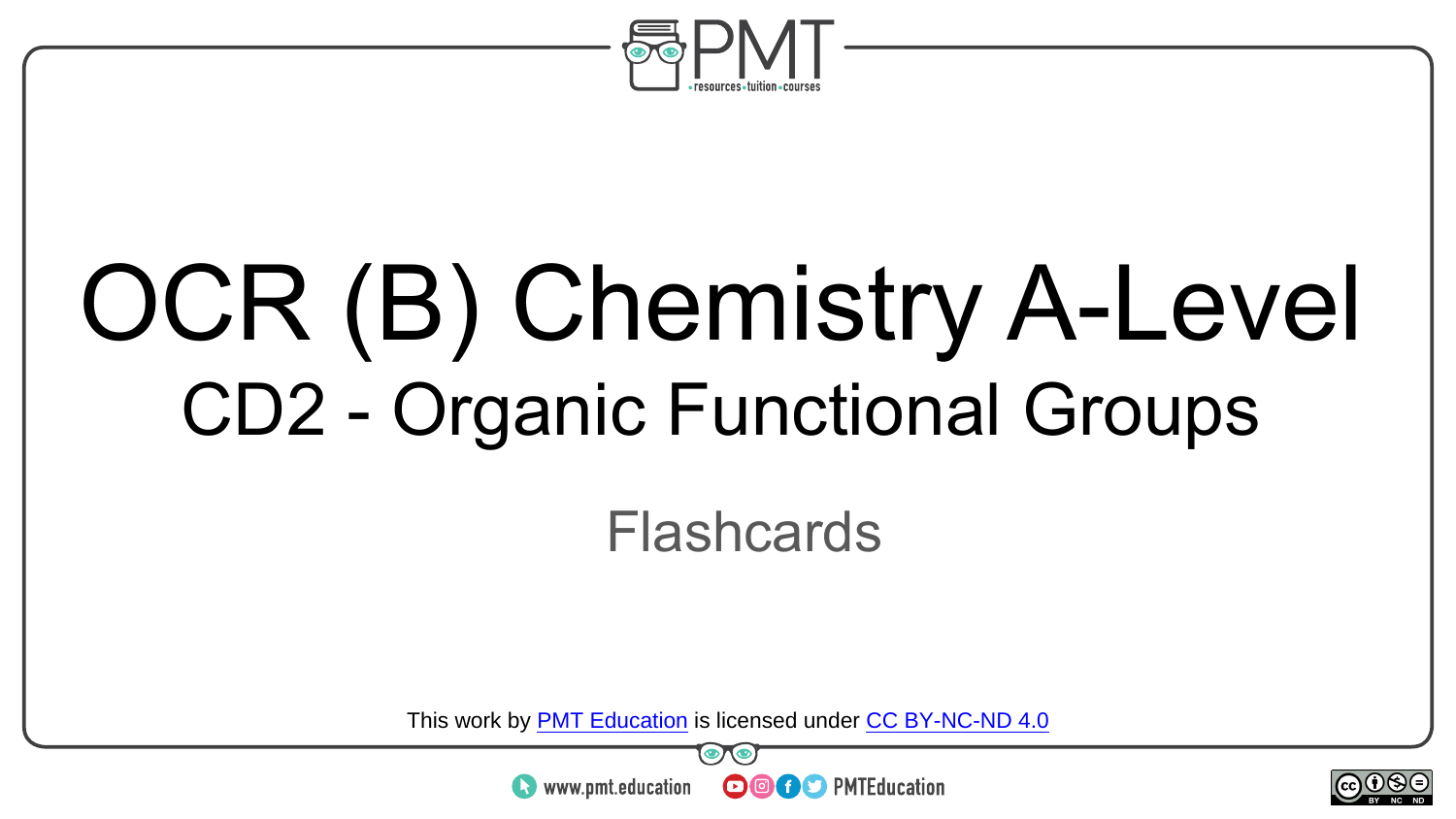

### What do fats and oils mostly consist of?



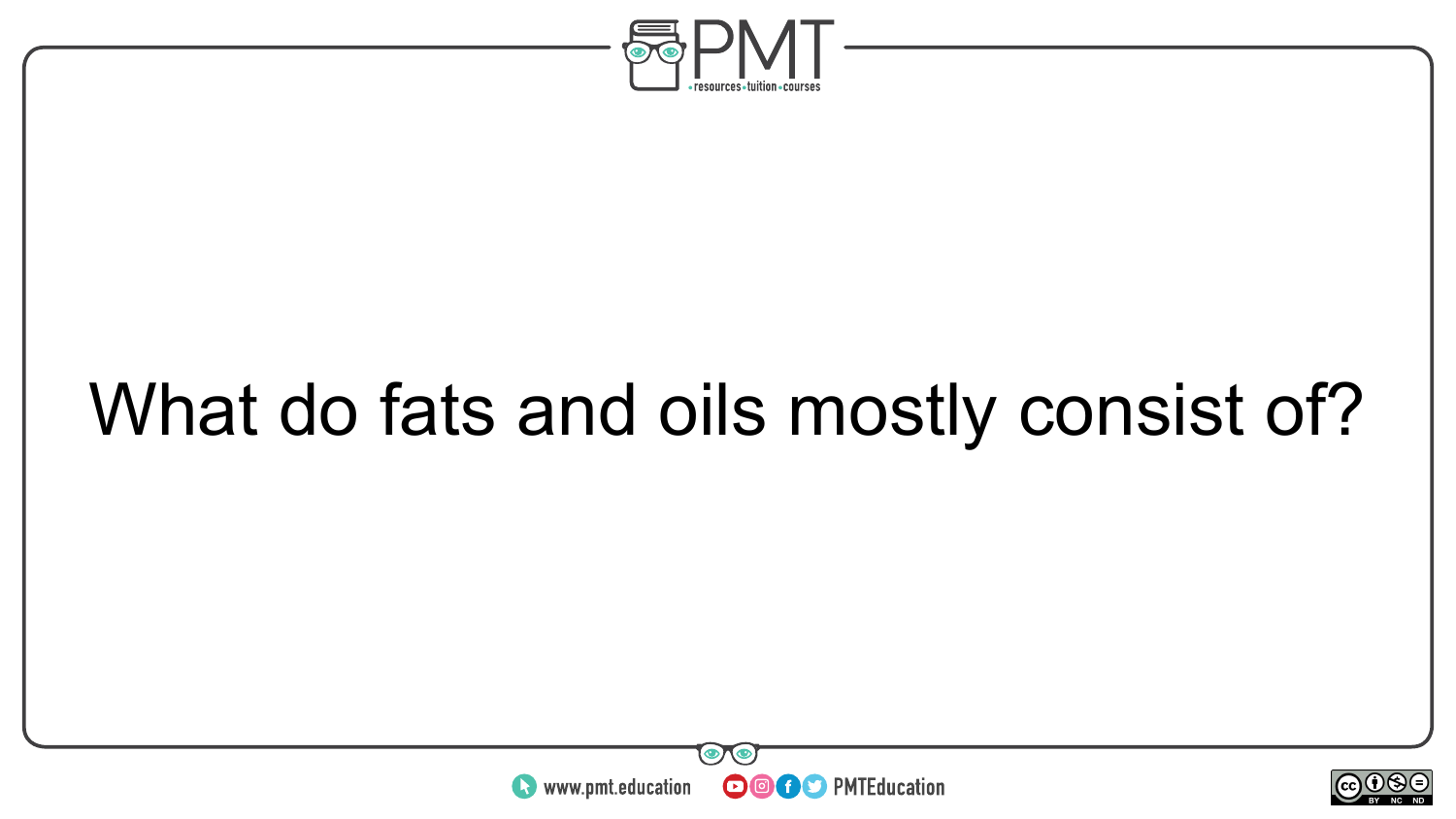

What do fats and oils mostly consist of?

Fats and oils mostly consist of a mixed combination of esters (with varying degrees of unsaturation) of propane-1,2,3-triol.

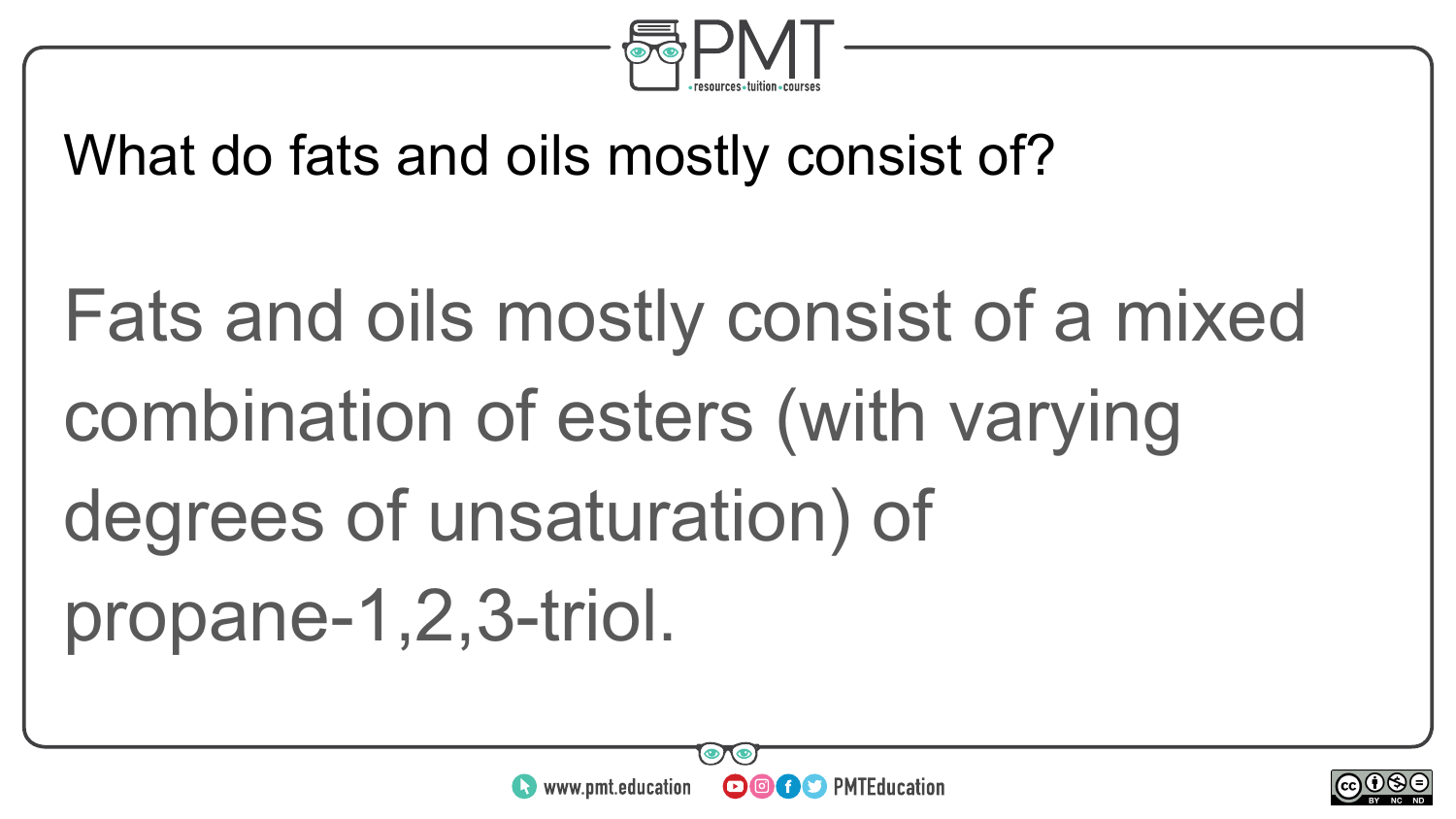

#### What is an arene?



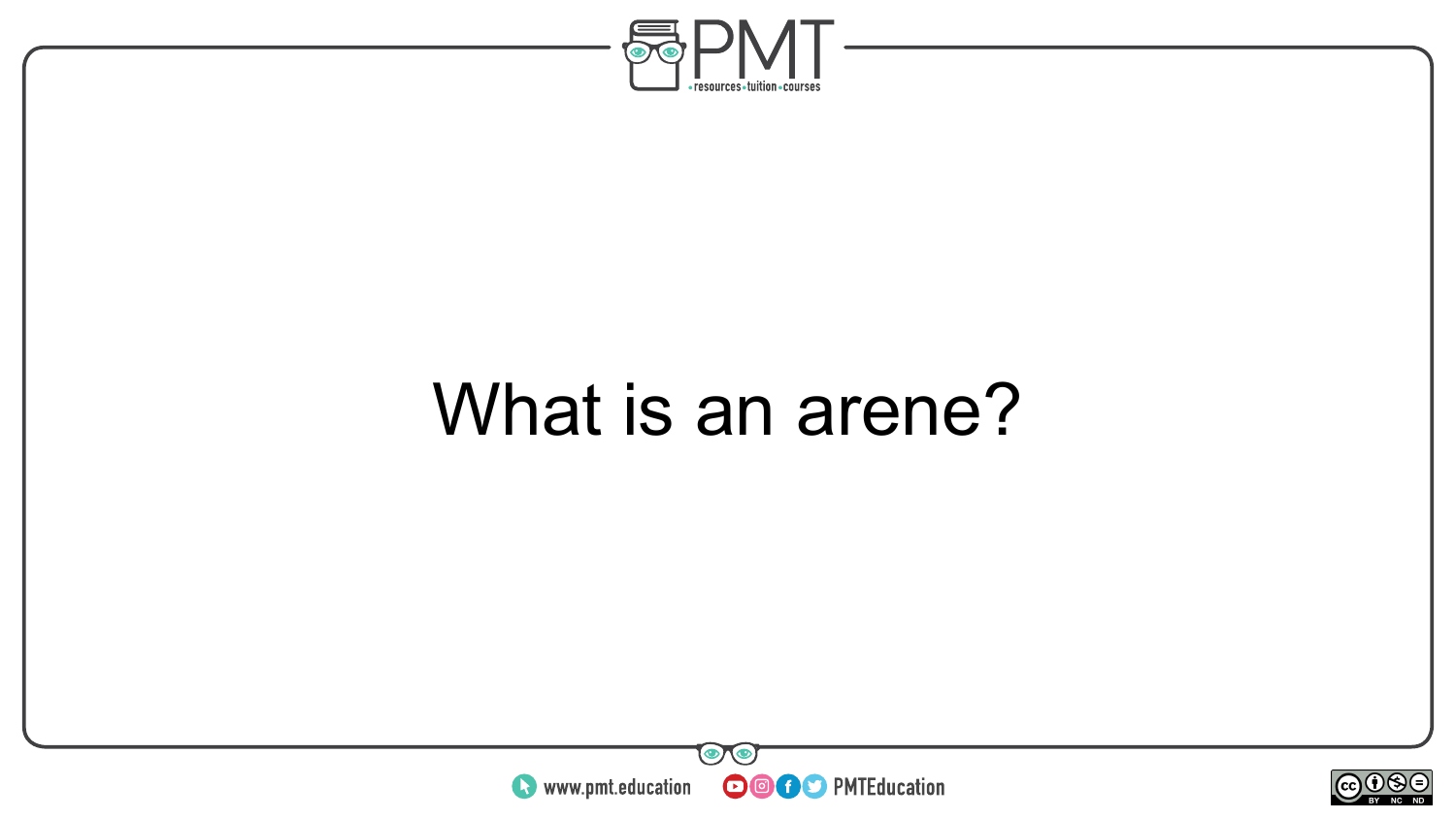

#### What is an arene?

- An aromatic hydrocarbon.
- Aromatic generally means that the compound contains a benzene ring.



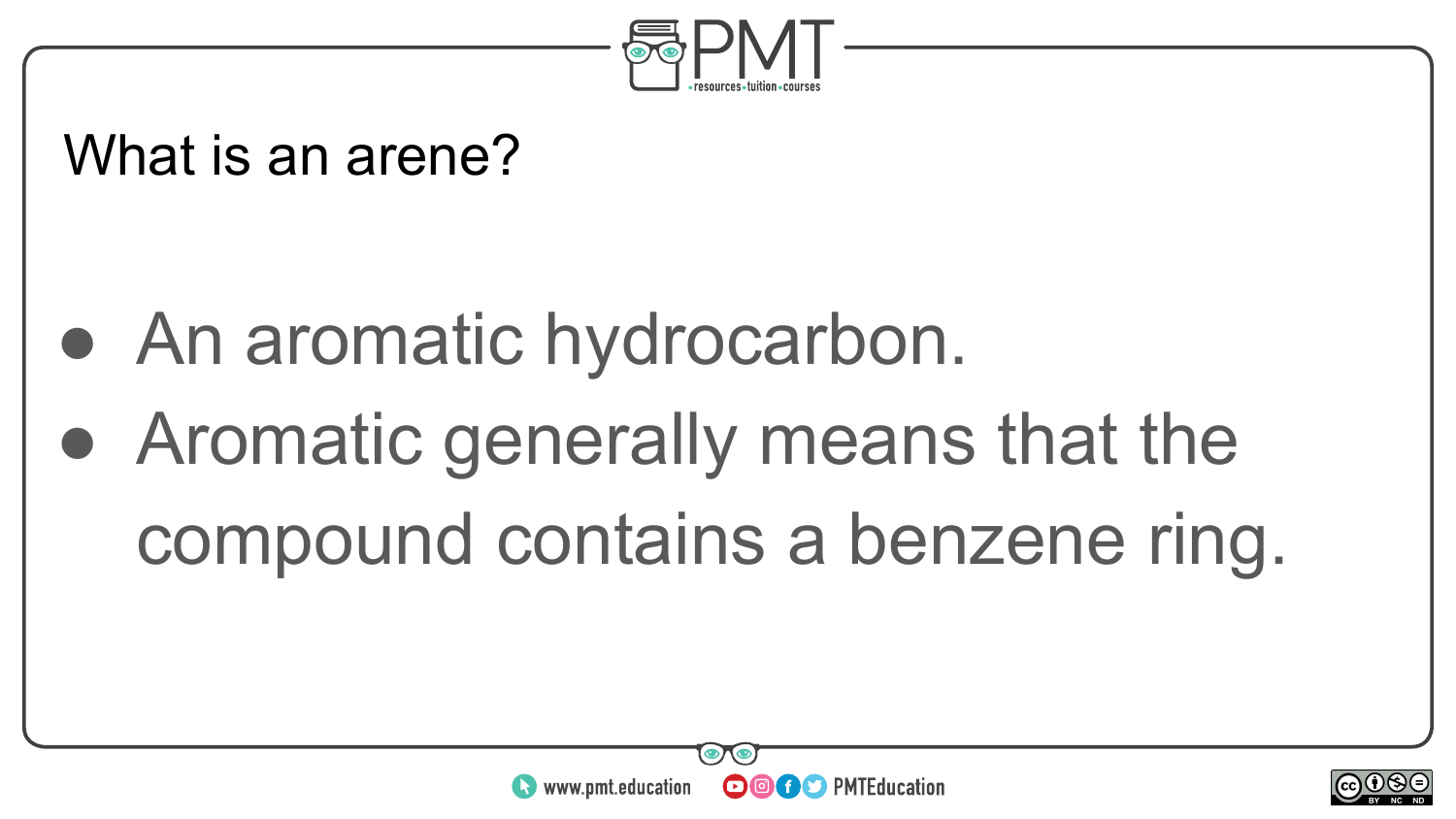

#### How do electrons behave in arenes?



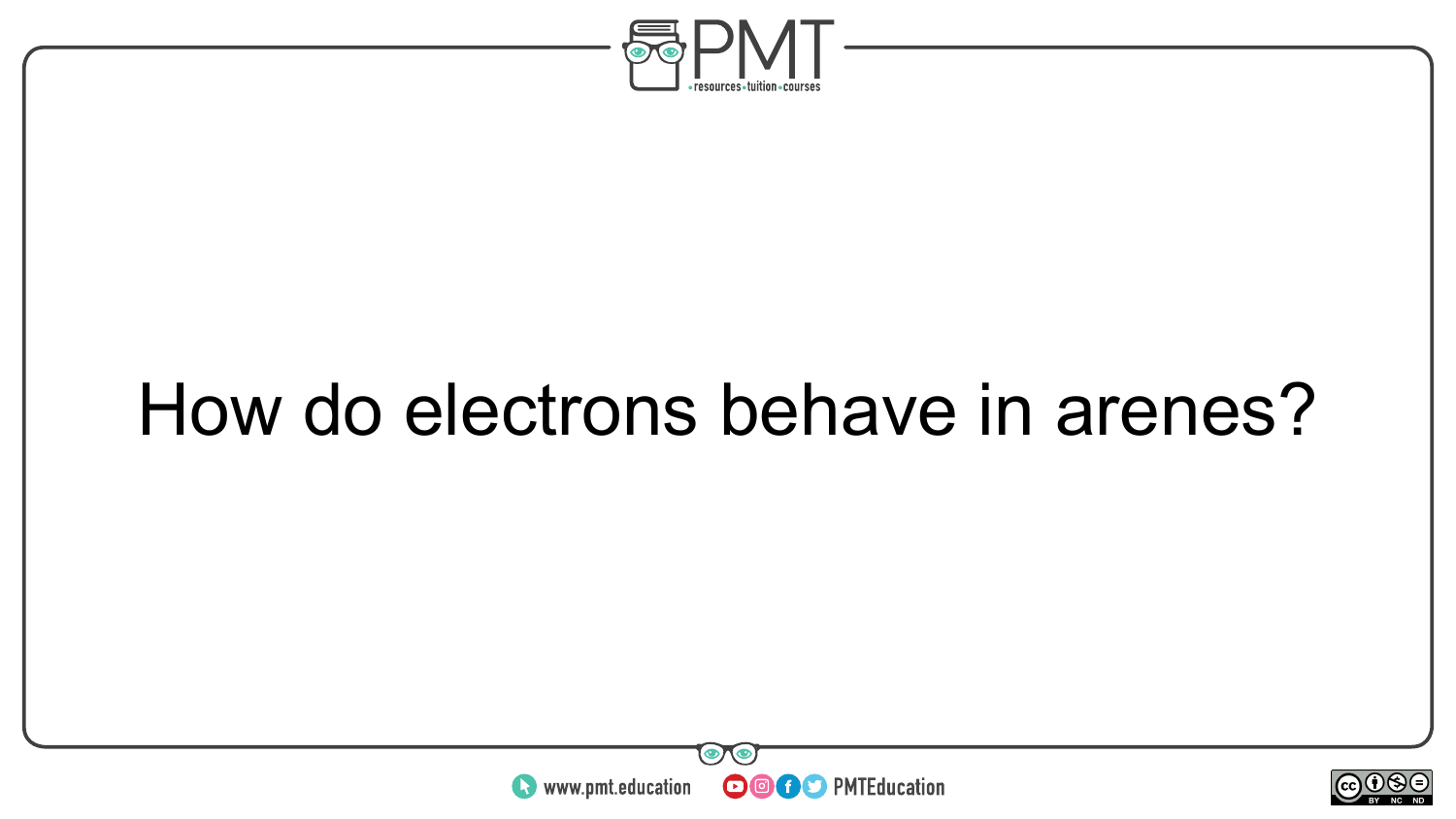

#### How do electrons behave in arenes?

## Electrons are delocalised i.e. not belonging to a particular atom or covalent bond.



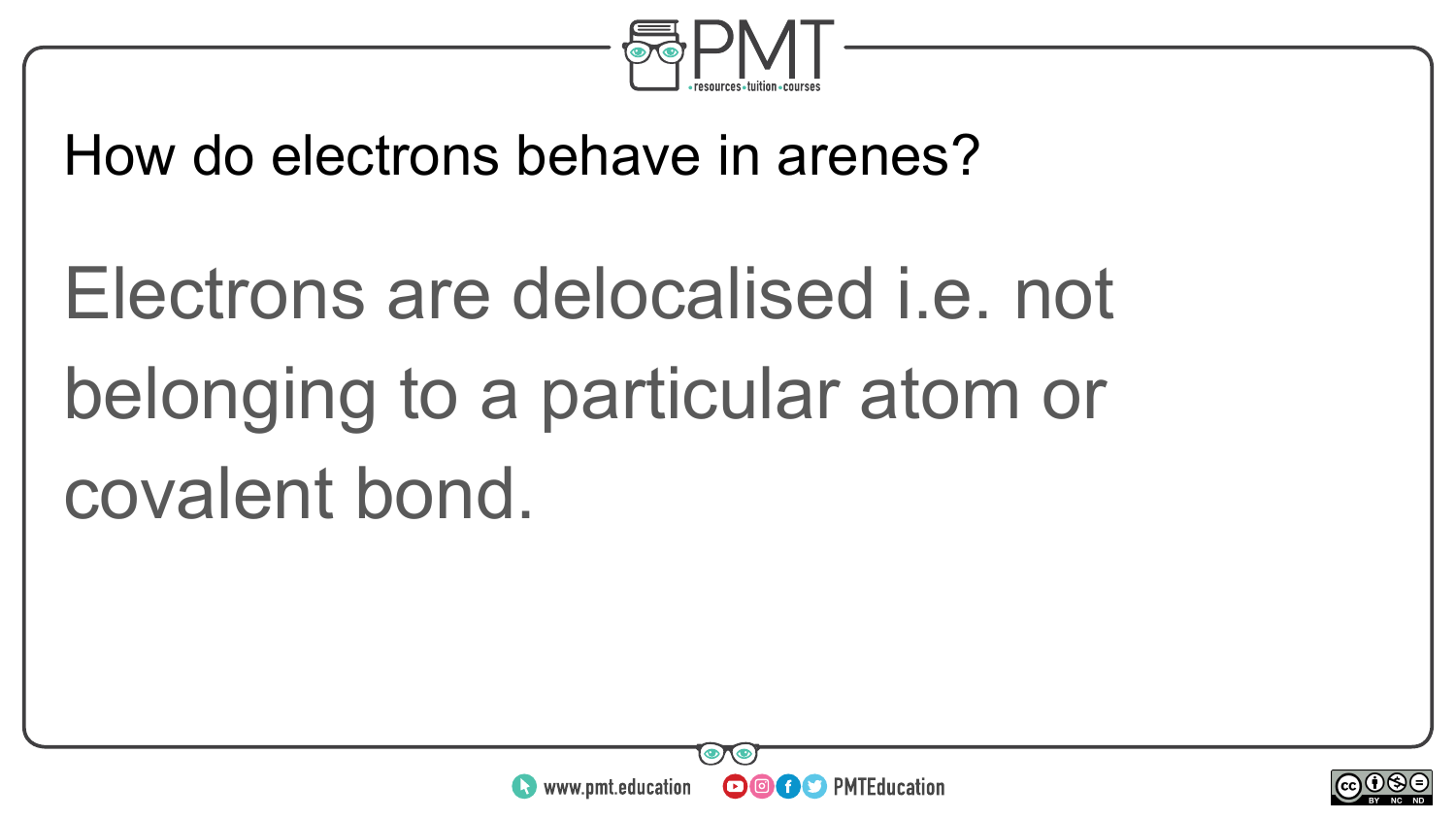

### What properties arise from arenes having delocalised electrons?



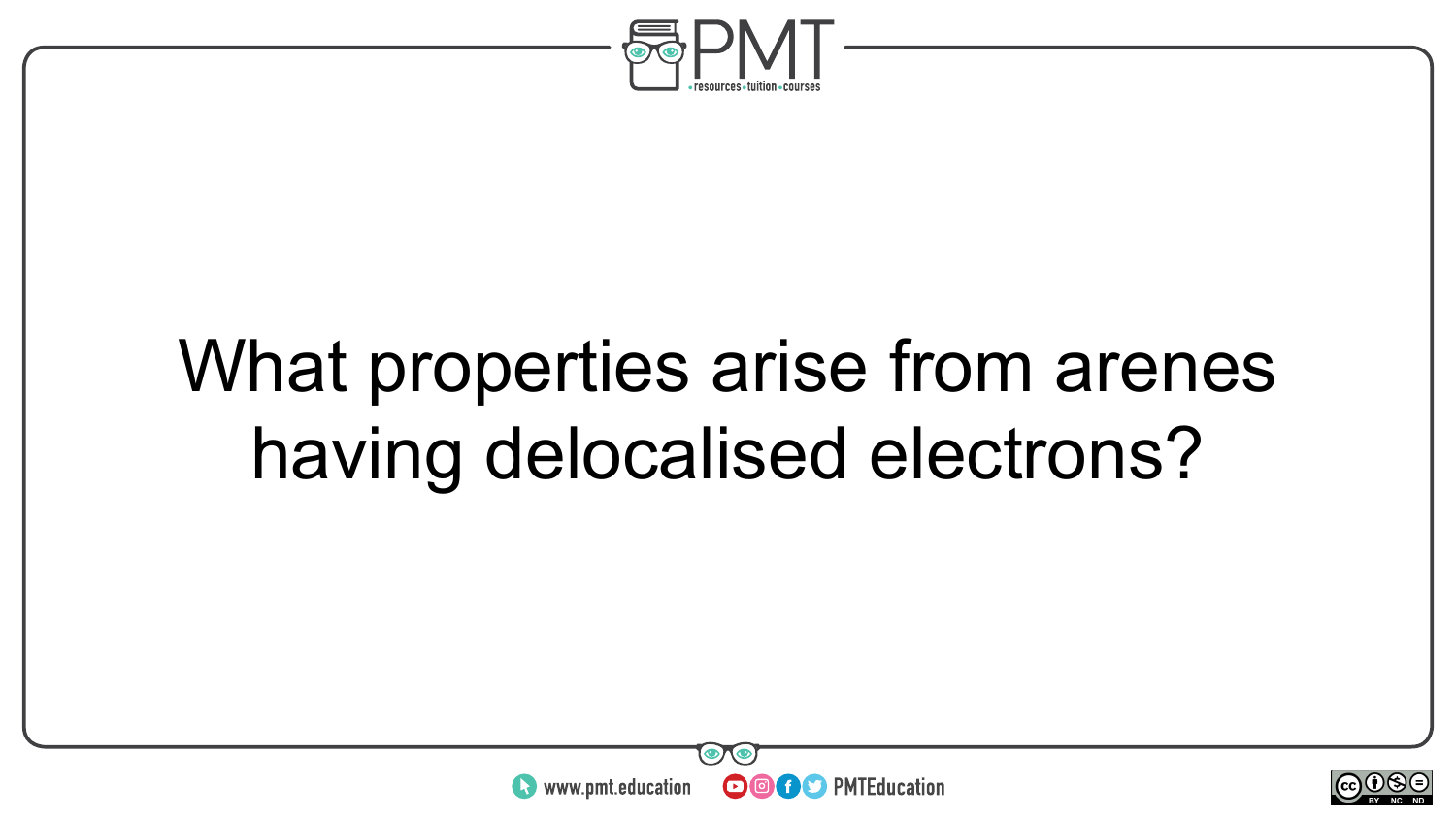

#### What properties arise from arenes having delocalised electrons?

- Electrophiles are attracted to the aromatic ring system as it is a region of high electron density.
- The aromatic ring system is very stable therefore arenes are unable to undergo addition reactions but can undergo slow substitution reactions.



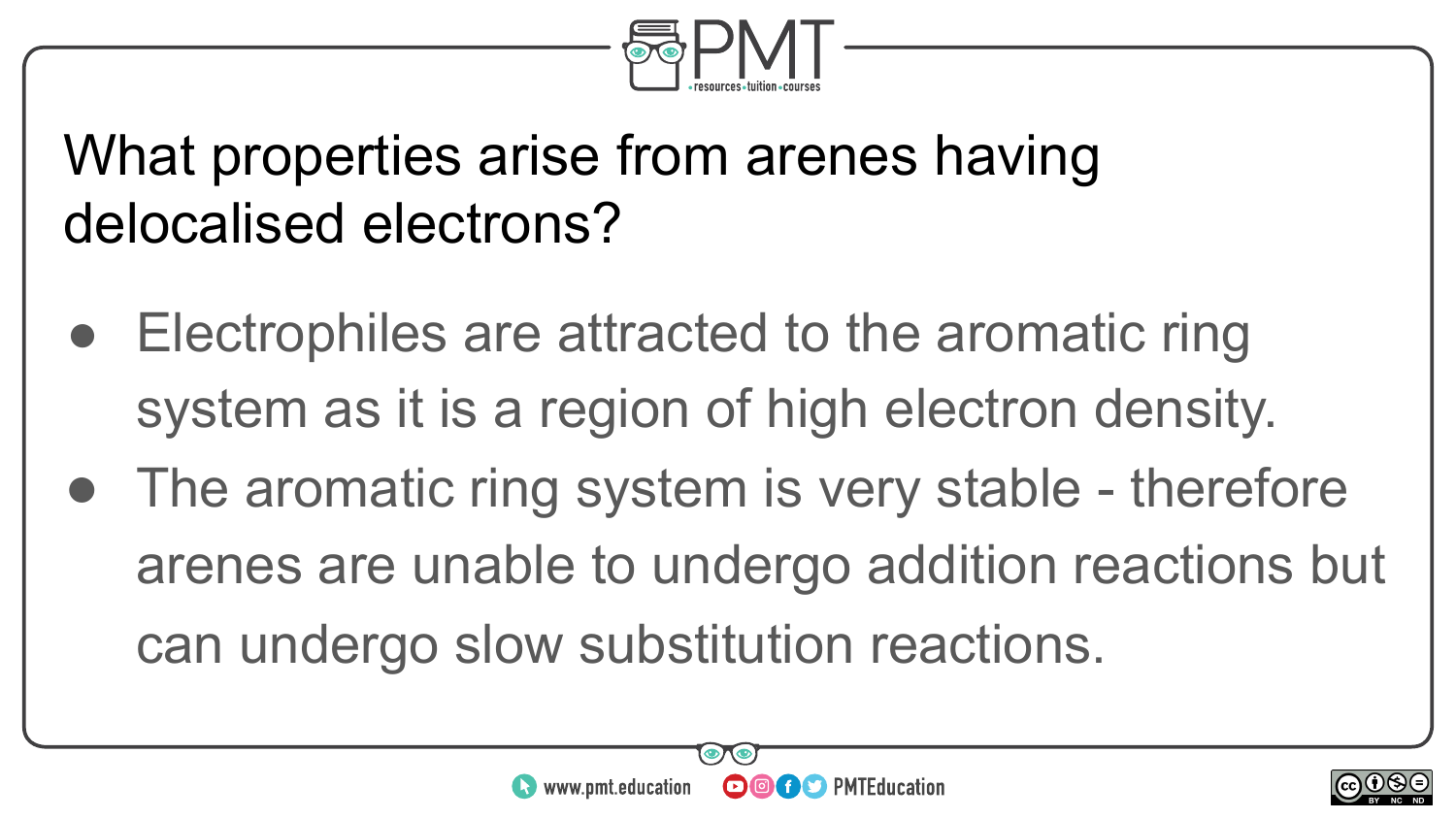

#### What are the two common representations of benzene?



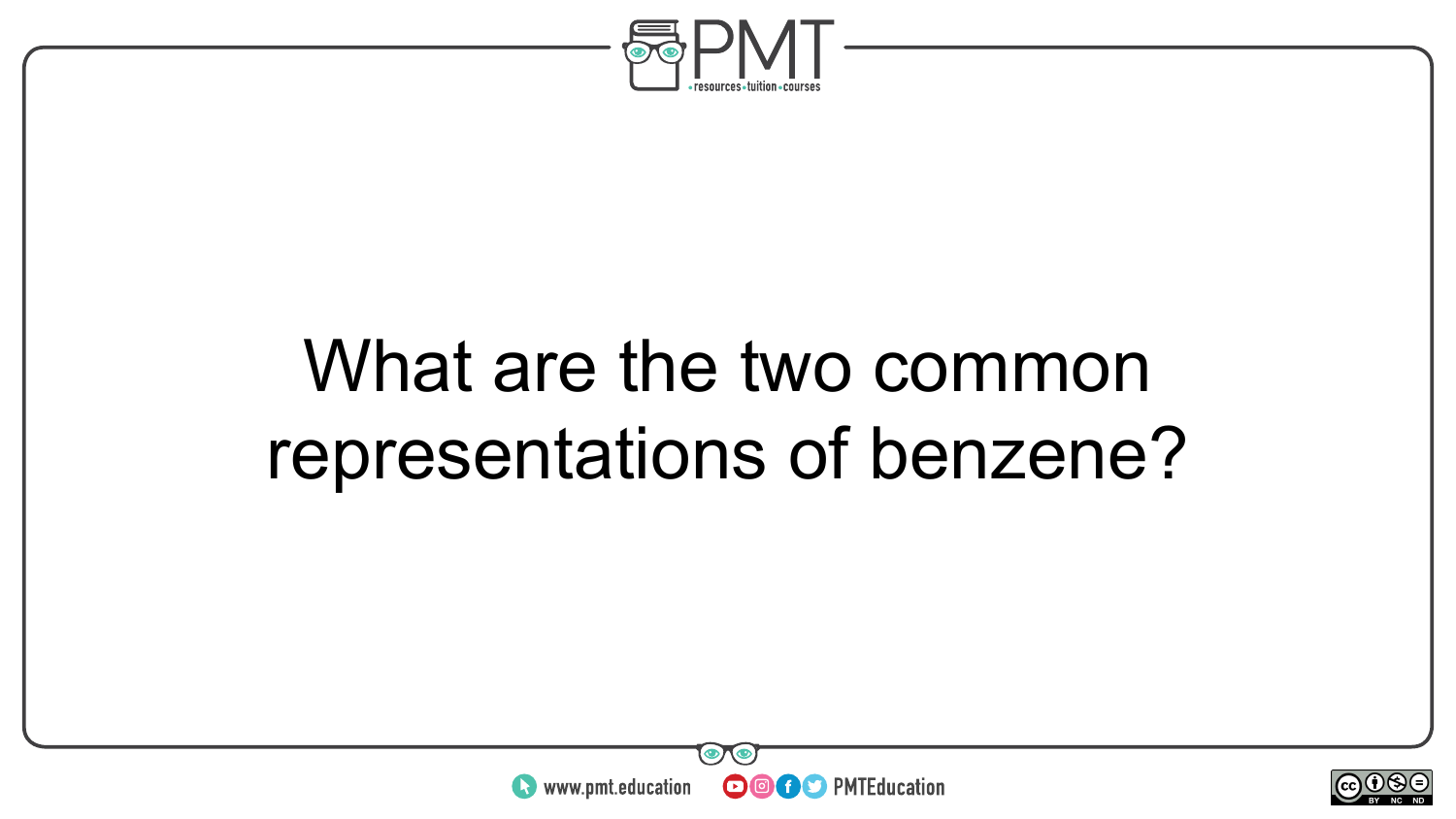

What are the two common representations of benzene?

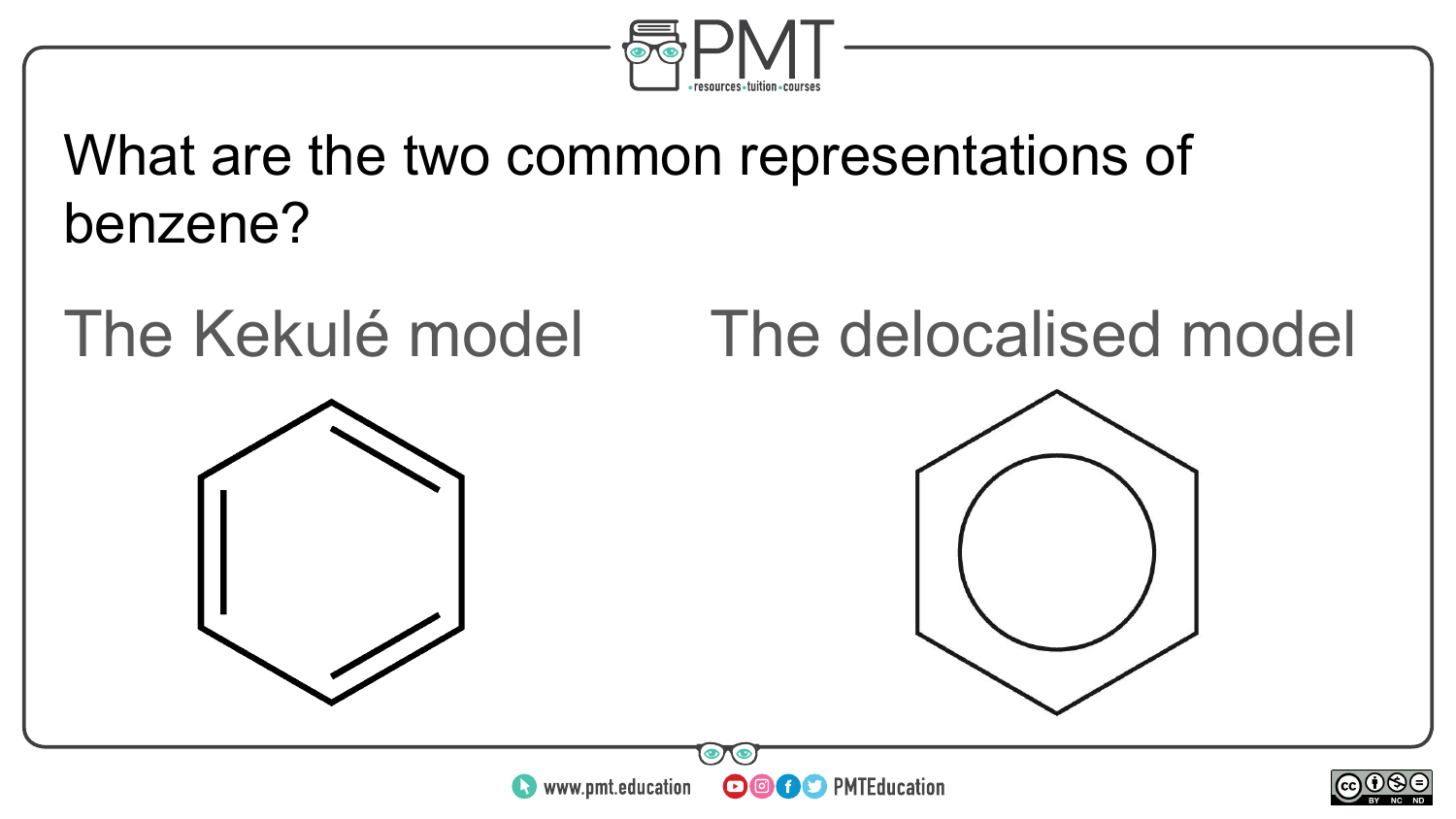

### What does the Kekulé model of benzene say about its bonding?



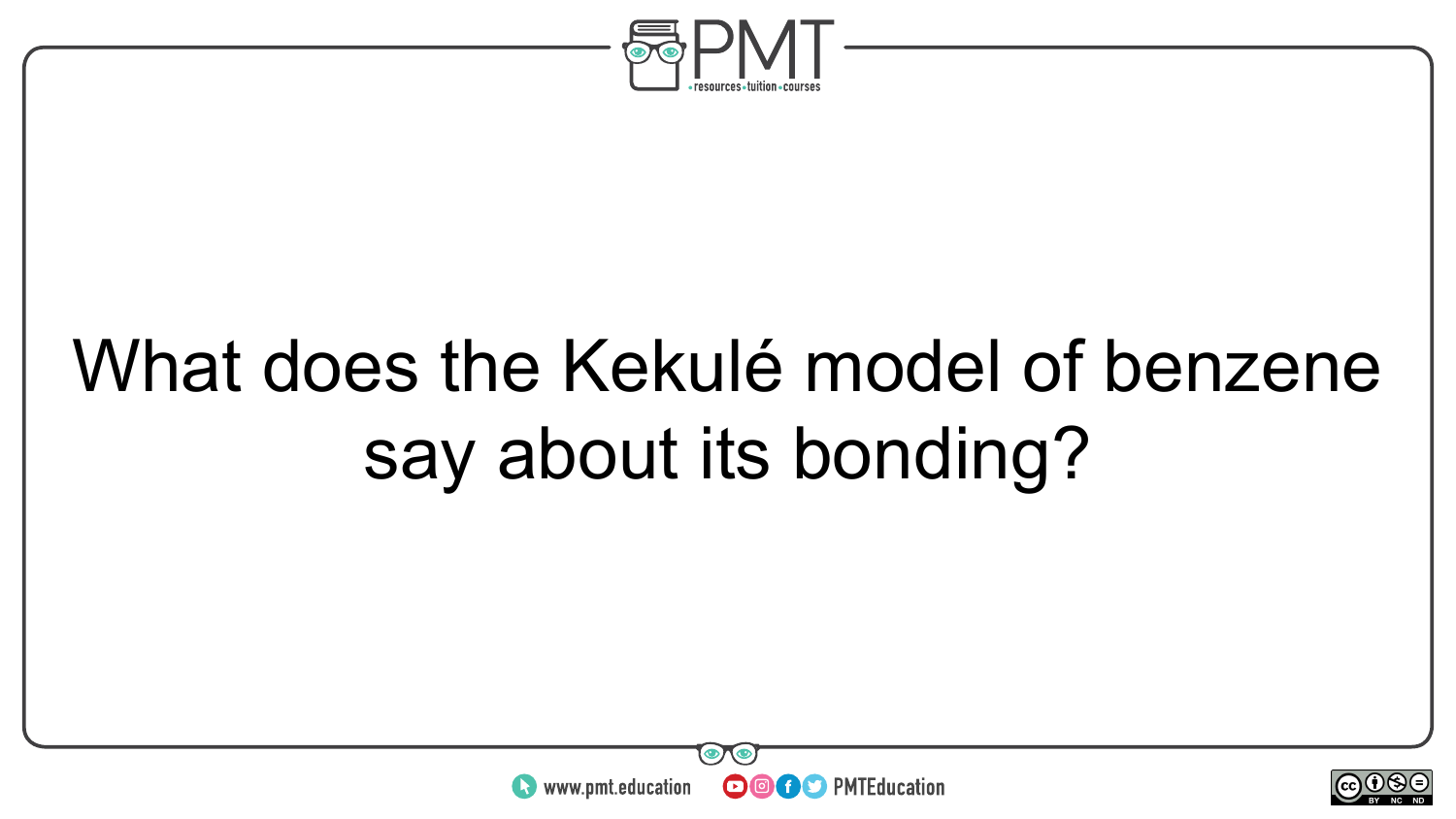

What does the Kekulé model of benzene say about its bonding?

- Molecular formula:  $C_6H_6$ .
- 6 carbon atoms arranged in a hexagonal ring joined by alternative single and double bonds.
- Each carbon atom is bonded to a hydrogen atom via a single  $\sigma$  bond.



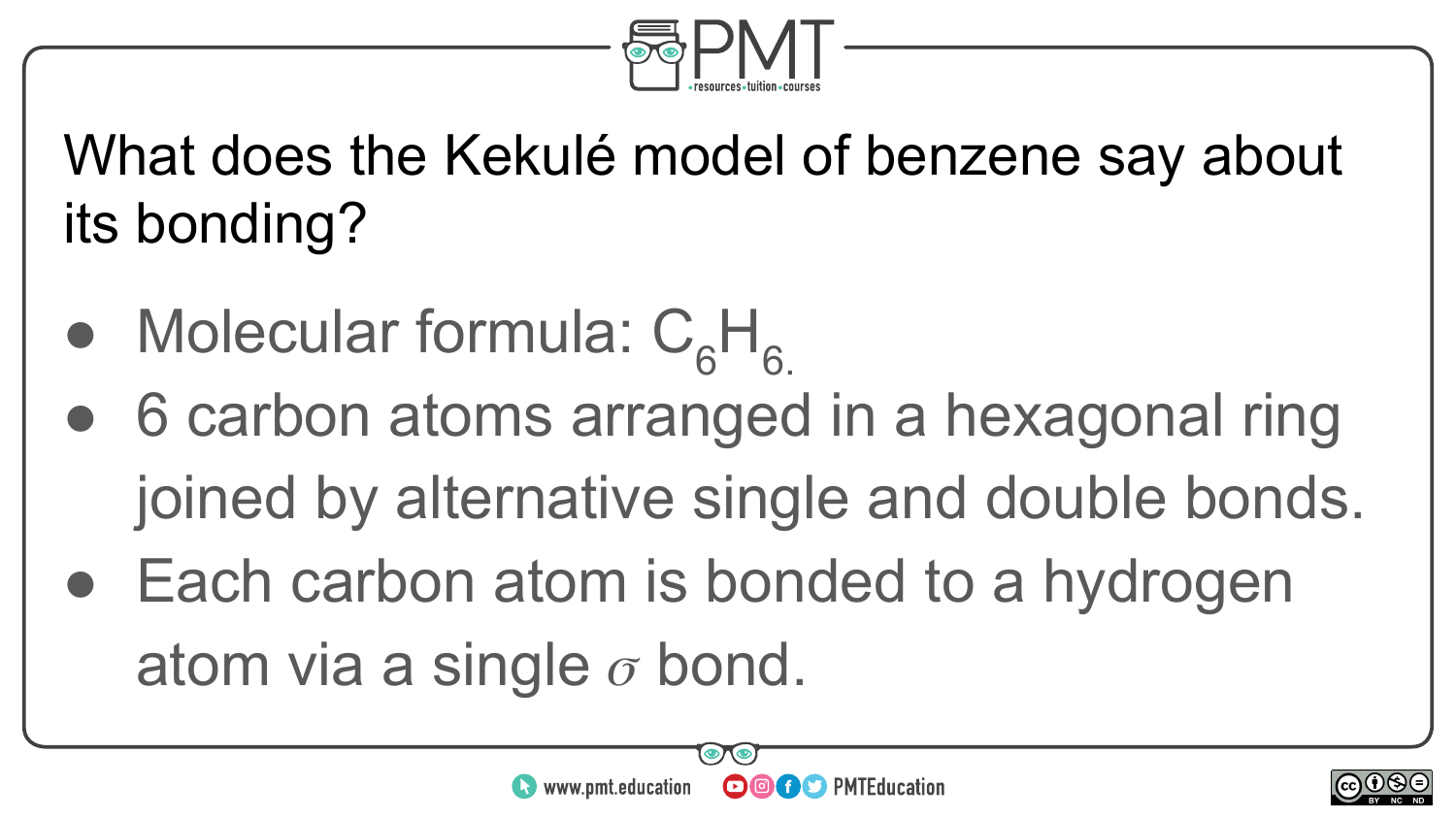

#### What is the bonding like in the delocalised model of benzene?



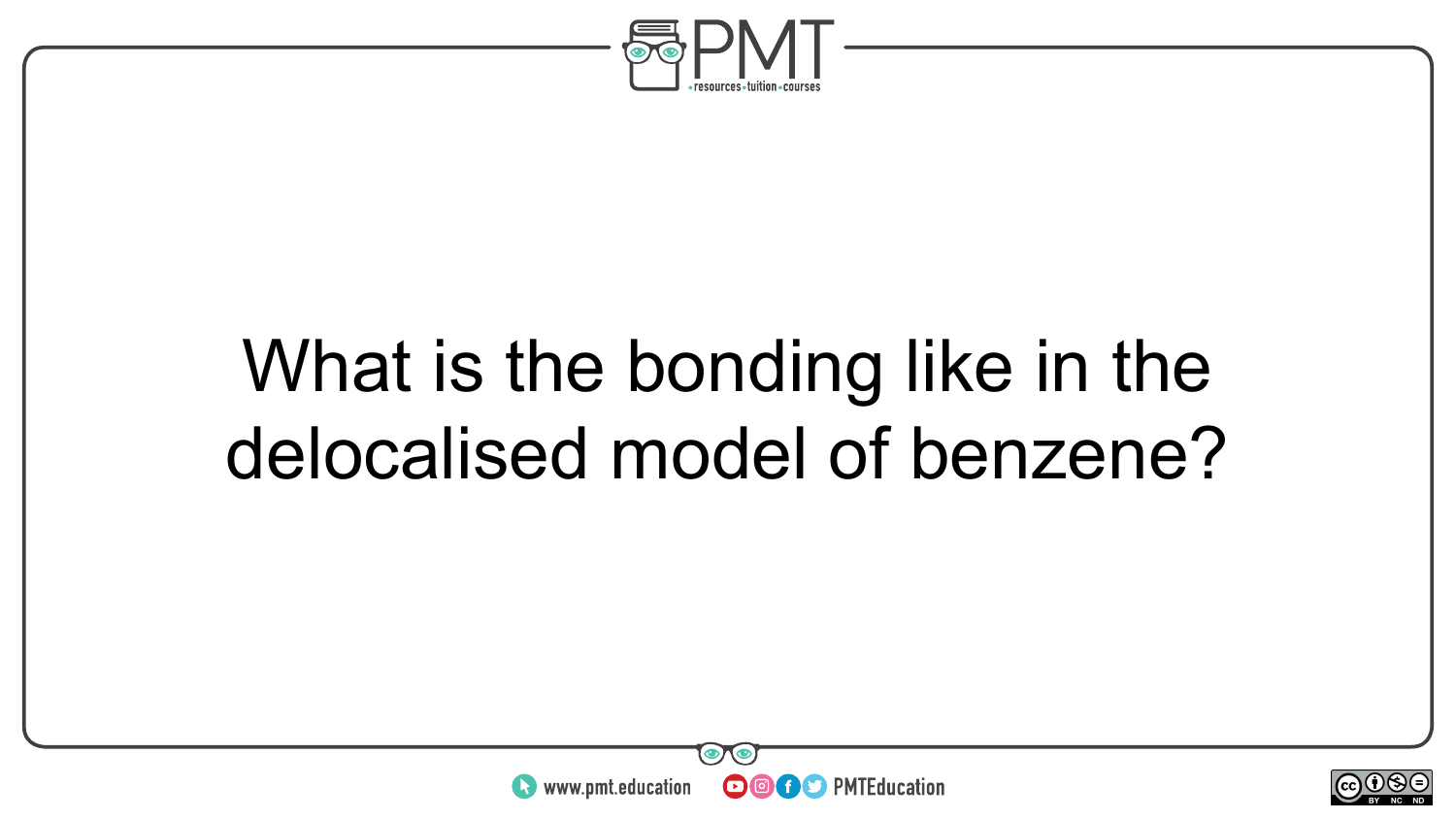

#### What is the bonding like in the delocalised model of benzene?

- Molecular formula  $C_6H_6$ .
- 6 carbon atoms arranged in a hexagonal ring.
- Each carbon atom uses an electron to bond to a hydrogen atom, and then 2 more electrons to form  $\sigma$  bonds with the carbon atoms either side of it.
- Each carbon has 1 spare electron in its p-orbital. These p-orbitals overlap sideways, above and below the plane of the carbon atoms.
- This forms a system of  $\pi$  bonds that is spread across the entire structure- a ring of delocalisation/electron density.



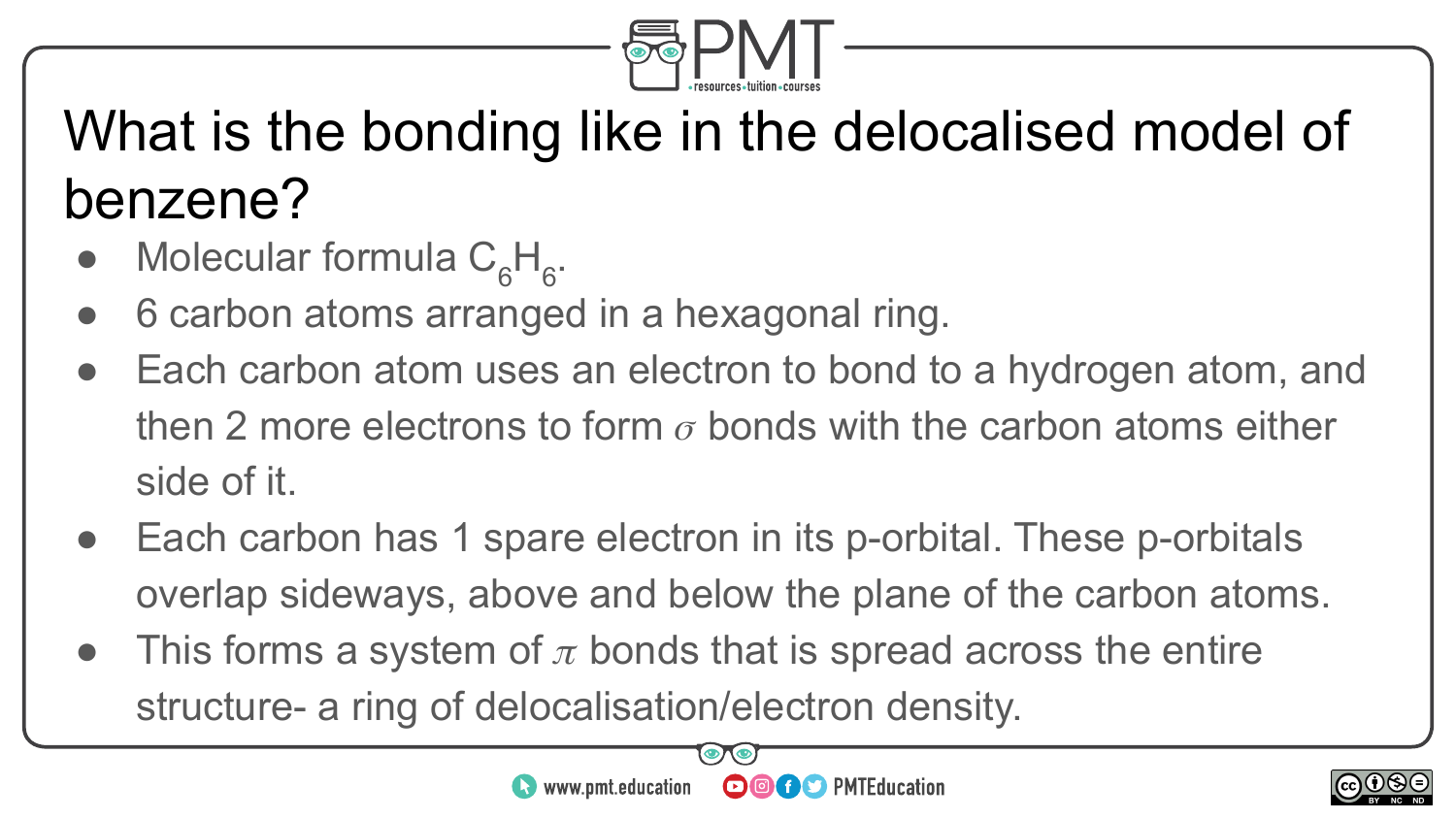

### What do the two models of benzene suggest about its enthalpy change of hydrogenation?